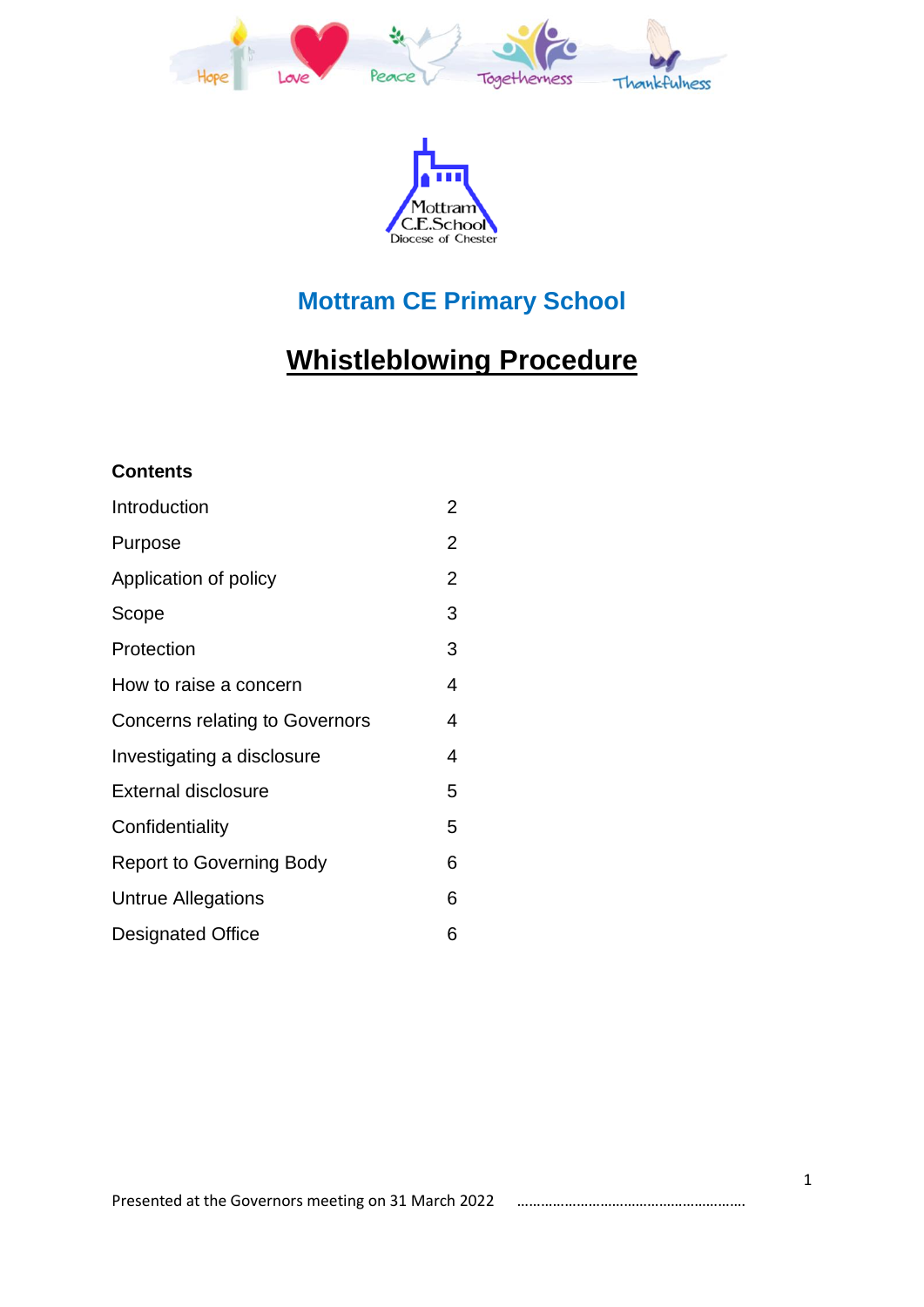

#### **1. Introduction**

The Governing Body at Mottram CE Primary School is committed to maintaining a culture of openness, accountability and integrity. We seek to ensure that employees and workers at the school feel secure in raising concerns about any activity which may harm individuals or undermine the school. The school has adopted this Whistle Blowing policy to provide clear guidance to those who may need to raise concerns. This policy and procedure has been prepared in accordance with the Public Interest Disclosure Act 1998 and DfE guidance for schools.

#### **2. Purpose**

The Governing Body at Mottram Primary School expects its employees, and others involved in the work of the school, who have serious concerns about any aspect of the school's work to come forward and raise those concerns.

An employee may be the first person to realise that there could be something seriously wrong within the school. However, they may feel that speaking up would be disloyal to colleagues or to the school. They may also fear harassment or victimisation.

#### **This policy aims to:**

- encourage you to feel confident in raising serious concerns and to question and act upon concerns;
- Provide an avenue for members of staff to raise concerns and receive feedback (where appropriate) on any action taken;
- ensure that you receive a response to your concerns and that you are aware of how to pursue them if you are not satisfied;
- reassure you that you will be protected from possible reprisals or victimisation if you have a reasonable belief that you have raised any concern in good faith.
- Allow members of staff to take matters further if they are dissatisfied with the Governing Body's response;
- 'whistleblowing' in good faith.

## **3. Application of policy**

All employees and workers at the school have a responsibility for whistleblowing. The purpose of this policy and procedure is to make it clear that employees can raise concerns in confidence without fear of victimisation, subsequent discrimination or disadvantage. Employees are encouraged to raise serious concerns in the first instance within the school rather than overlooking a problem or 'blowing the whistle' outside, and it is preferred that the matter is raised when it is just a concern rather than waiting for proof.

This policy and procedure applies to all employees and those working for the school, for example, agency staff. It also covers those providing services under a contract with the school and organisations working in partnership with the school.

The school recognises that employees may wish to seek advice and be supported by

Presented at the Governors meeting on 31 March 2022 ………………………………………………….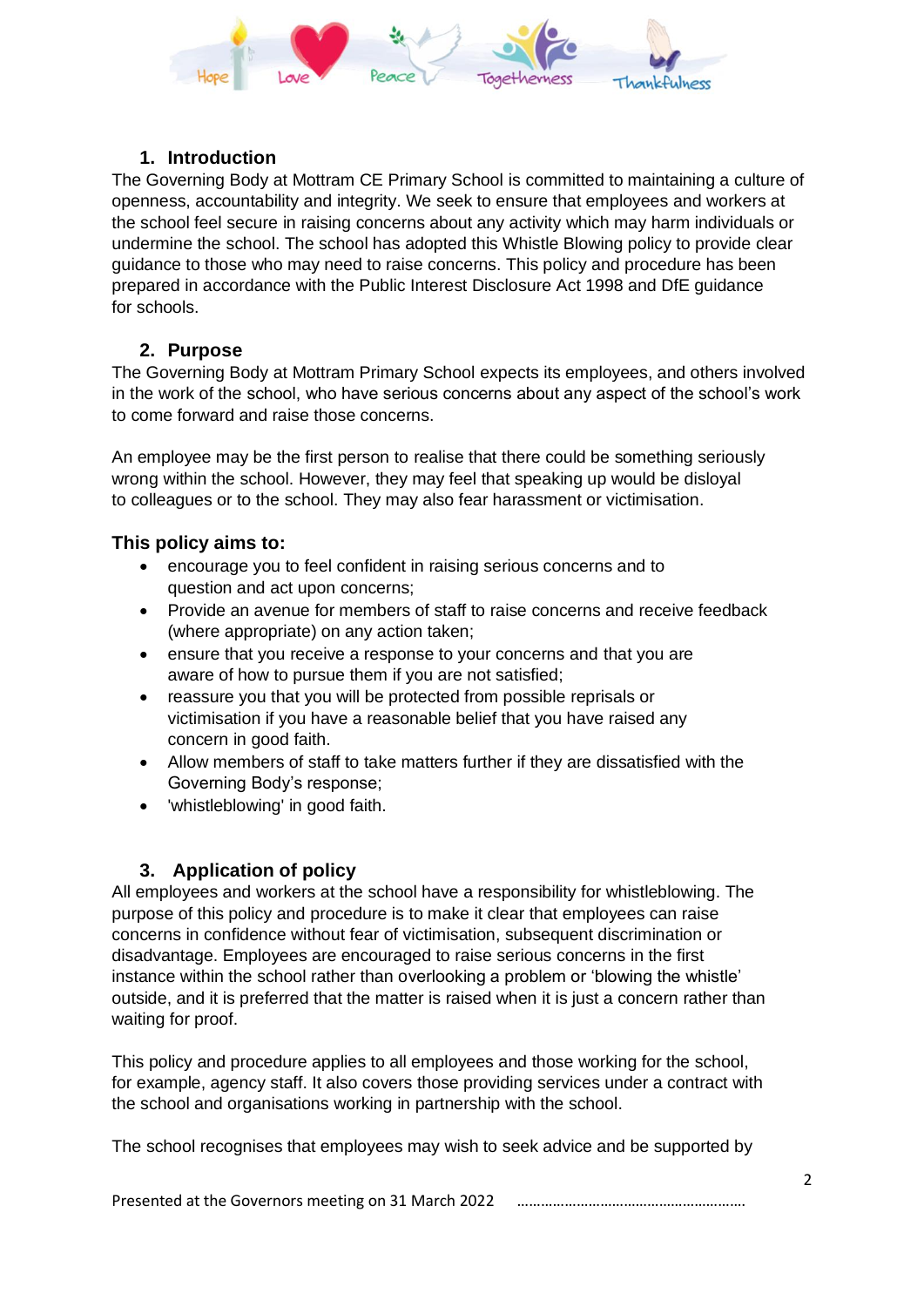

their trade union representative when raising a concern and acknowledges and endorses the role trade union representatives play in this area. Trade union representatives acting in accordance with the policy and procedure will not suffer detriment in their employment with the school.

## **4. Scope**

This policy and procedure is intended to cover concerns that fall outside the scope of other procedures, including the school's complaints procedure and grievance policy. This policy should be used for concerns about:-

- any unlawful act, whether criminal or a breach of civil law:
- maladministration, as defined by the Local Government Ombudsman
- breach of any statutory code of practice
- breach of, or failure to implement or comply with, Financial Regulations or Standing Orders
- any failure to comply with appropriate professional standards
- fraud, corruption, or dishonesty
- actions which are likely to cause physical/mental/psychological danger to any person, or to give
- rise to a risk of significant damage to property
- loss of income to the school
- abuse of power, or the use of the school's powers and authority for any unauthorised or ulterior purpose
- discrimination in the provision of education
- any other matter that staff consider they cannot raise by any other procedure

It should be emphasised that this policy and procedure is intended to assist employees or workers who have discovered malpractice or serious wrongdoing, provided they make the disclosure in accordance with the policy. It is not designed to question financial or business decisions taken by the school, nor may it be used to reconsider any matters that have already been addressed under the harassment, complaint or disciplinary procedures. Individuals who make disclosures outside the arrangements set out here will not be protected under this policy and may not be protected under the Act.

## **5. Protection**

It can be difficult for an employee or worker to make the decision to report a concern. If a concern is raised in good faith and based on reasonable belief, there should be nothing to fear.

The school will not tolerate any harassment or victimisation (including informal pressures) and will take appropriate action to protect an individual when they raise a concern even if they are genuinely mistaken in their concerns. Any harassment or victimisation of a whistle-blower would result in disciplinary action against the person responsible.

Under The Public Interest Disclosure Act 1998, workers are protected from dismissal or other detriment as long as they follow their employers whistle blowing procedure. Any investigations arising from whistleblowing will not influence or be influenced by any

Presented at the Governors meeting on 31 March 2022 ………………………………………………….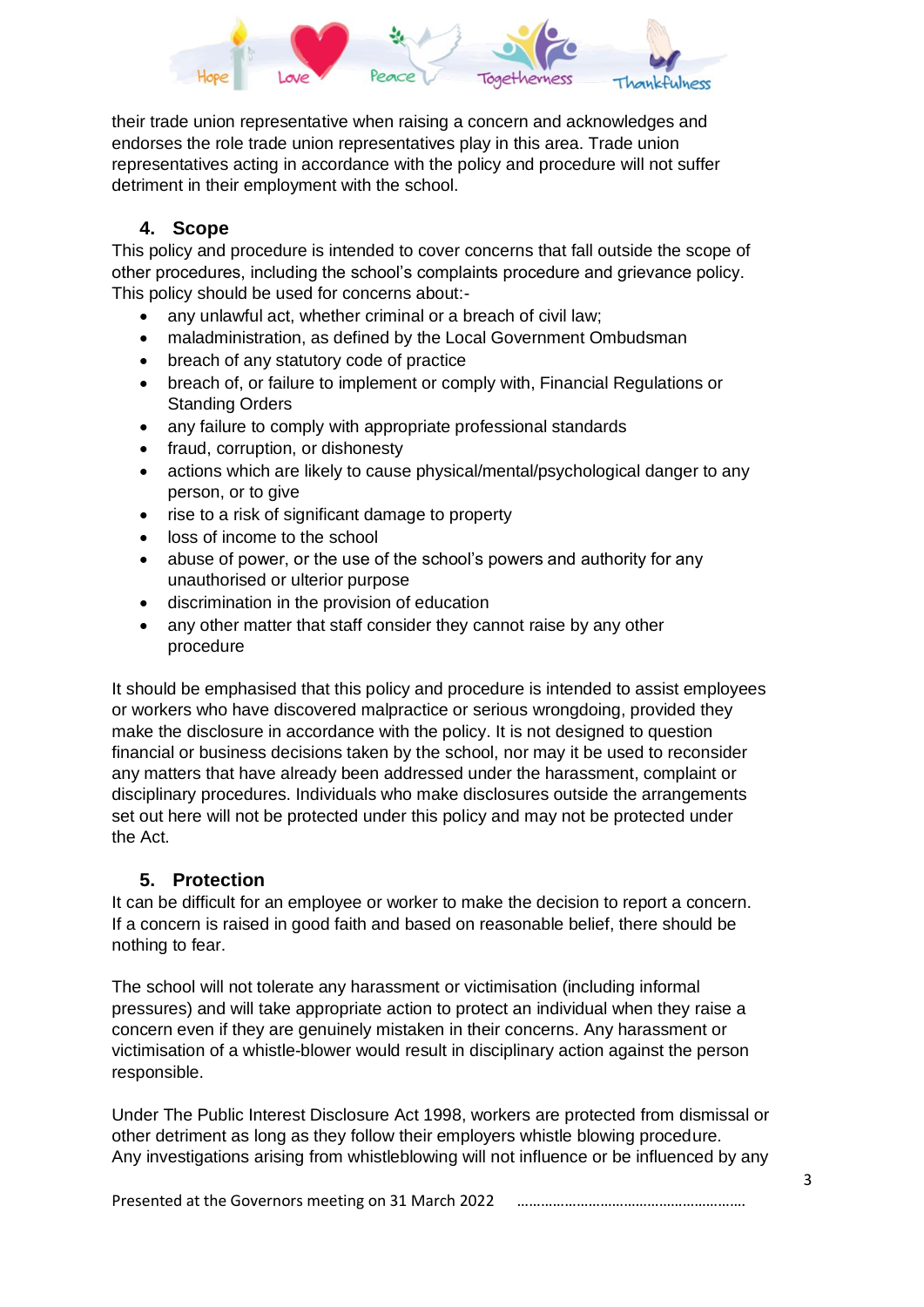

other procedures to which an employee may be subject.

If an employee's concern is not confirmed by the investigation, no action will be taken against them. If, however it is determined through an investigation that an employee made an allegation frivolously, maliciously or for personal gain, disciplinary action may be taken against them.

#### **6. How to raise a concern**

It is hoped that in most cases an employee/worker will feel able to raise any concerns internally with the Headteacher, speaking to them in person or putting the matter in writing if they prefer. They may be able to agree a way of resolving a concern quickly and effectively.

Where the concern relates to the Head teacher the employee/worker should raise the concern with the Chair of Governors.

The Headteacher (or Chair of Governors) will meet with the employee/worker as soon as practicable to discuss their concern. Recording sufficient details to enable the matter to be thoroughly investigated. As a minimum, they will record the name of the employee/worker but also indicate whether the individual wishes his or her identity to remain confidential and the nature of the concern.

It may not always be possible to maintain confidentiality and the Headteacher (or Chair of Governors) should explain this to the employee/worker. In such instances, the employee/worker will have the choice of either withdrawing or agreeing to his/her identity becoming known to enable the concern to be effectively dealt with. The employee may bring a colleague or trade union representative to any meetings under this policy. The confidentiality of the disclosure and any subsequent investigation must be respected.

The Headteacher (or Chair of Governors) will take notes and produce a written summary of the concern raised and provide the employee/worker with a copy as soon as practicable after the meeting, along with an indication of how they propose to deal with the matter, where possible.

#### **7. Concerns relating to Governors**

If a concern against a Governor is received, then this will be treated in the same way as any other concern. It will receive the same serious consideration. Such a concern would normally be raised with the Chair of Governors. Where the concern relates to the Chair of Governors, it should be taken via the Local Authority.

#### **8. Investigating a disclosure**

Once an employee/worker has raised a concern, the Headteacher (or Chair of Governors) will carry out;

Confirm receipt in writing (within five working days) of a concern being received, acknowledging that the concern has been received; and

Write (within ten working days) indicating how he/she proposes to deal with the matter, where possible giving an estimate of how long it will take to provide a response,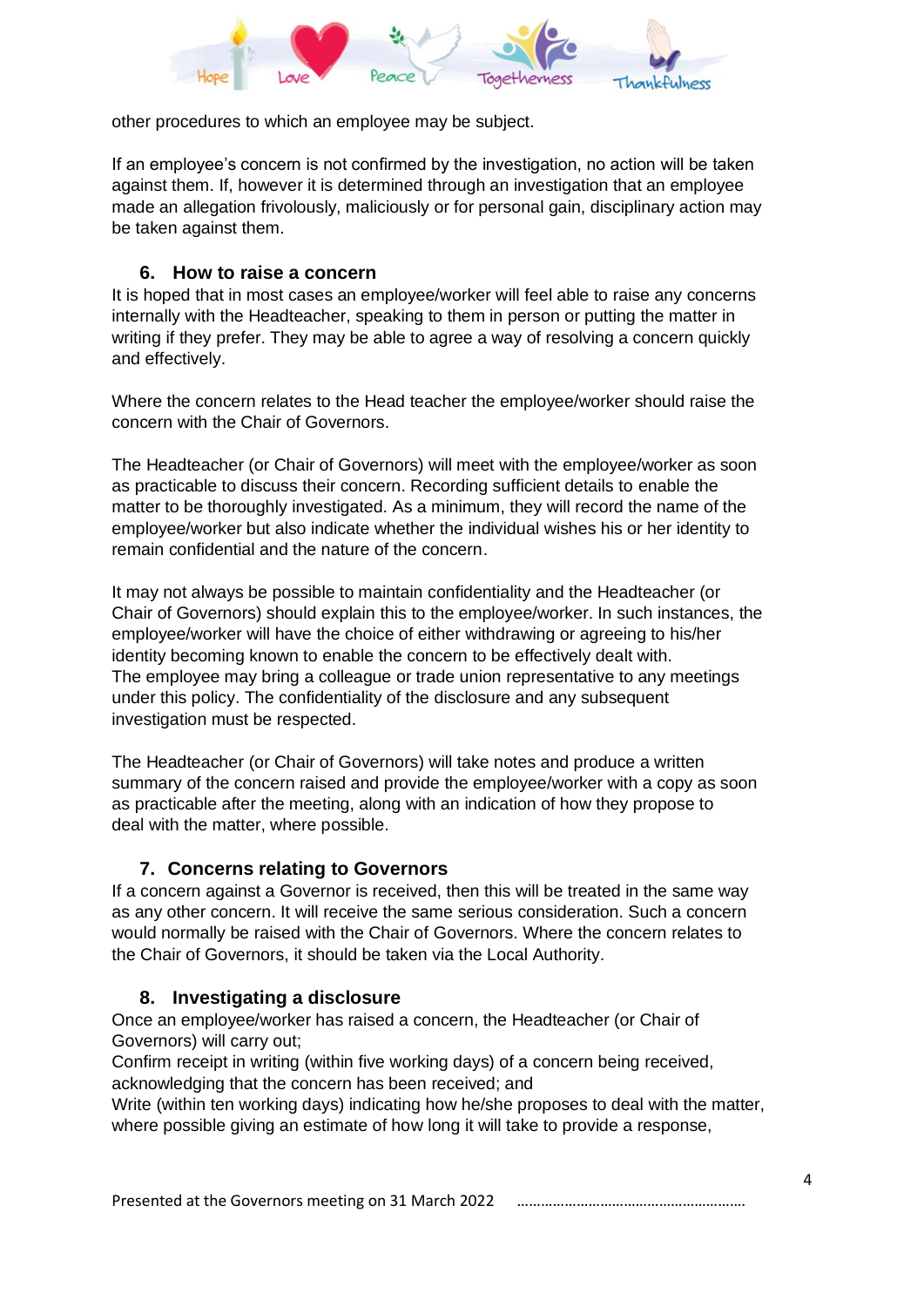

within 10 working days, an initial assessment to determine the scope of any investigation. The employee/worker will be informed of the outcome of this assessment. The employee/worker raising the concern may be required to attend additional meetings in order to provide further information.

The Headteacher (or Chair of Governors) may consider it appropriate to refer the concern to an external agency for consideration in advance of any internal investigation. This may be appropriate where concerns about child safeguarding, potential criminal activity or unsafe working practices are raised. Where this is deemed appropriate, no further internal investigation should be undertaken until clearance is given.

Where necessary, the school may appoint an investigator or team of investigators, including those with relevant experience of investigations or specialist knowledge of the subject matter. The investigator(s) may make recommendations for change to enable the school to minimise the risk of future wrongdoing.

The Headteacher (or Chair of Governors) will aim to keep the employee/worker informed of the progress of the investigation and likely timescale. Sometimes the need for confidentiality may mean that the employee/worker cannot be given specific details of the investigation or any disciplinary action taken as a result. The employee/worker is required to treat any information about the investigation as strictly confidential.

If it is concluded that an employee/worker has made false allegations maliciously, in bad faith or with a view to personal gain, they will be subject to disciplinary action under the school's disciplinary policy and procedure.

Whilst it cannot always be guaranteed that the outcome will be in line with the employee's/worker's expectation, concerns will be dealt with fairly and in an appropriate way.

There is no right of appeal against any decisions taken under this policy and procedure.

#### **9. External disclosure**

Employees or workers who believe that the matter has not been taken seriously or is being covered up may choose to report the concern externally to an appropriate body details of which are shown below:

- the Local Authority
- a Prescribed Person or Body (eg. Ofsted, Education Funding Agency, Children Commissioner or NSPCC

## **10. Confidentiality**

The Governing Body view confidentiality as a two-way process and will endeavour to maintain this approach, though they recognise this cannot always be guaranteed. In return we would expect concerns the employee/worker has raised through this policy will remain equally confidential until there has been an opportunity for their assessment.